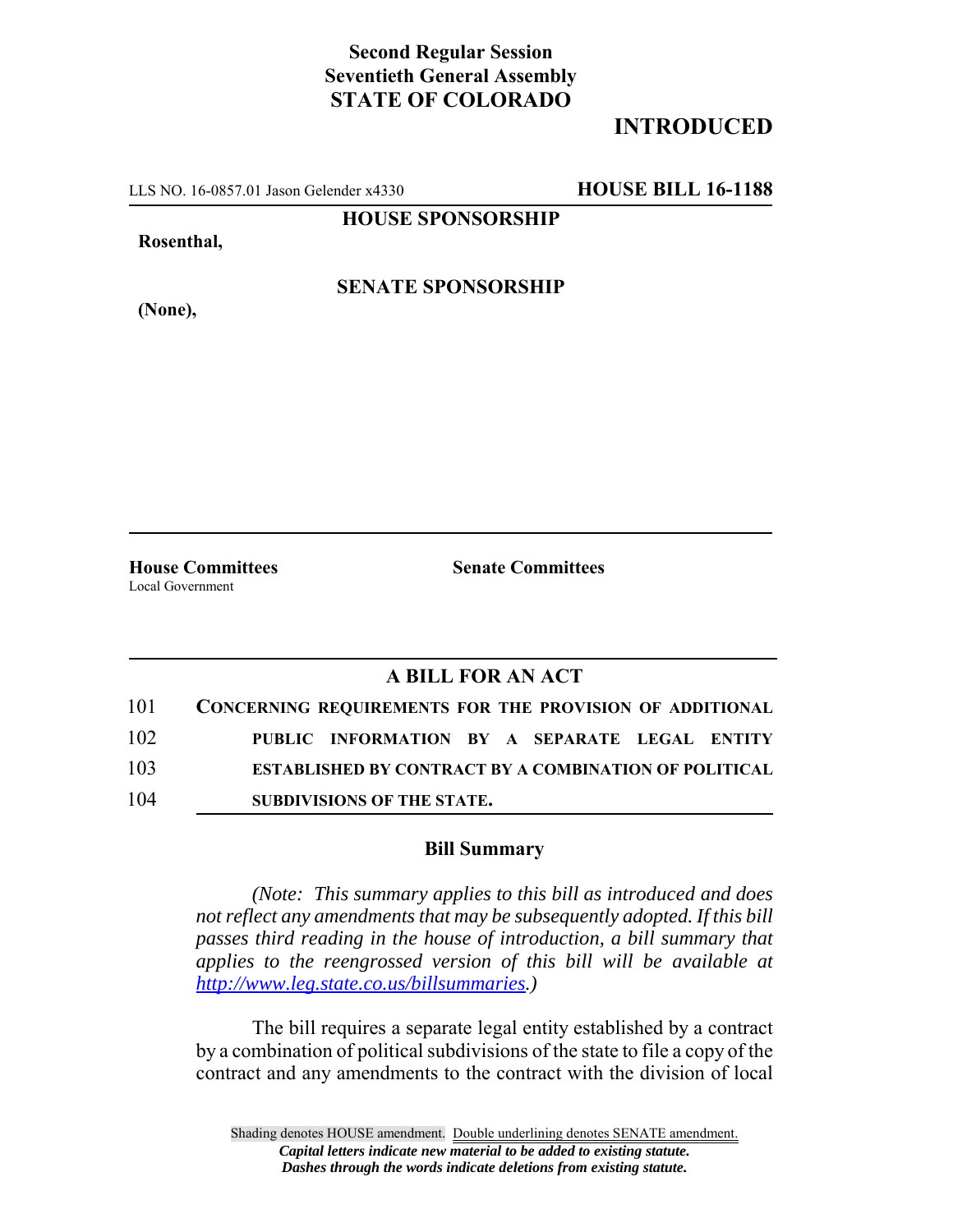government in the department of local affairs. Also, if such a legal entity issues bonds, notes, or other financial obligations, it becomes subject to the "Public Securities Information Reporting Act" and must file an annual information report, to the extent practical, as required by the act.

 *Be it enacted by the General Assembly of the State of Colorado:* **SECTION 1.** In Colorado Revised Statutes, 29-1-203.5, **add** (2)  $3 \quad$  (c) and  $(3.5)$  as follows: **29-1-203.5. Separate legal entity established under section 29-1-203 - legal status - authority to exercise special district powers - additional financing powers.** (2) (c) A SEPARATE LEGAL ENTITY ESTABLISHED BY CONTRACT PURSUANT TO SECTION 29-1-203 SHALL FILE A COPY OF THE CONTRACT AND ANY AMENDMENTS TO THE CONTRACT WITH THE DIVISION OF LOCAL GOVERNMENT IN THE DEPARTMENT OF LOCAL AFFAIRS AND THE DIVISION SHALL RETAIN THE CONTRACT AND AMENDMENTS AS A PUBLIC RECORD. (3.5) A SEPARATE LEGAL ENTITY ESTABLISHED BY CONTRACT PURSUANT TO SECTION 29-1-203 THAT HAS ISSUED BONDS, NOTES, OR OTHER FINANCIAL OBLIGATIONS AS AUTHORIZED BY PARAGRAPH (a) OF 15 SUBSECTION (3) OF THIS SECTION IS SUBJECT TO THE "PUBLIC SECURITIES INFORMATION REPORTING ACT", ARTICLE 58 OF TITLE 11, C.R.S., AND SHALL FILE AN ANNUAL INFORMATION REPORT, TO THE EXTENT 18 PRACTICAL, IN THE MANNER SPECIFIED IN SECTION 11-58-105, C.R.S. **SECTION 2. Act subject to petition - effective date.** This act takes effect at 12:01 a.m. on the day following the expiration of the ninety-day period after final adjournment of the general assembly (August

referendum petition is filed pursuant to section 1 (3) of article V of the

10, 2016, if adjournment sine die is on May 11, 2016); except that, if a